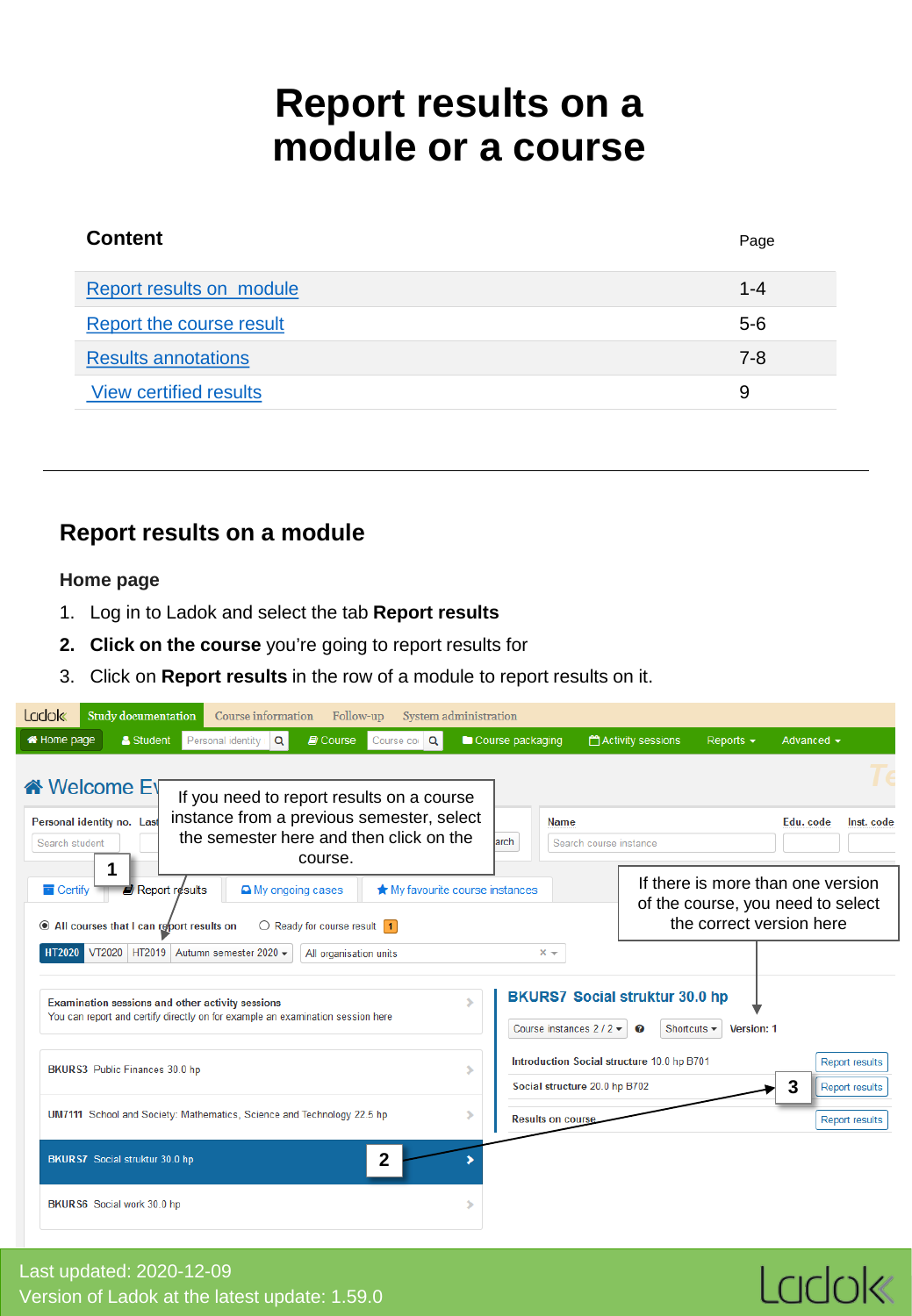- 4. You are now re-directed to the reporting list of the module. All students who attended the course during the semester, but haven't' received a passing grade yet, are listed here.
- 5. Report results by selecting a **grade** and an **examination date**. *Examination date: The date of the examination or the date when the student handed in the last assignment in the module.*

Two ways of reporting results are described on the following two pages:

- [Report results with keyboard shortcuts \(](#page-2-0)favourable if you want to report the results one student after the other).
- [Reporting the same result for several students](#page-3-0)

| <b>Ladok</b>             |                                                                                                                                 | Study documentation               |                                                                                                     | Course information                | Follow-up                 | System administ          |          |                    | <b>Groups</b>                                                                             |  |  |  |
|--------------------------|---------------------------------------------------------------------------------------------------------------------------------|-----------------------------------|-----------------------------------------------------------------------------------------------------|-----------------------------------|---------------------------|--------------------------|----------|--------------------|-------------------------------------------------------------------------------------------|--|--|--|
|                          | Home page                                                                                                                       | & Student                         | <b>D</b> Course                                                                                     | Course packaging                  |                           | <b>Activity sessions</b> |          |                    | The course administrator can create a group<br>of students. If there are several persons  |  |  |  |
|                          | reporting on the course, you may want to use<br><b>D</b> Desgin course 30.0 hp DKURS1<br>groups to filter the list of students. |                                   |                                                                                                     |                                   |                           |                          |          |                    |                                                                                           |  |  |  |
|                          | <b>Participation</b><br><b>Activ</b><br>$\blacksquare$ Certify<br>Results follow-up<br>Report                                   |                                   |                                                                                                     |                                   |                           |                          |          |                    |                                                                                           |  |  |  |
|                          |                                                                                                                                 | Display participants for instance | Overview / Laboration 2 10.0 hp MOD2<br>KTD01   2019-05-06 - 2019-11-30   100%   Distance education |                                   |                           |                          |          |                    | T Filter on group<br>Display from all instances in current course version<br>Select $-$   |  |  |  |
|                          | Save (Ctrl+S)                                                                                                                   | <b>■</b> Mark as ready            | $\boldsymbol{\Omega}$                                                                               | <b>EE Change column viewing ▼</b> | LExport to CSV            |                          |          | Select other -     | 25<br>$\overline{2}$<br>Number of search results: 36<br>依依<br>$\mathcal{D}$ $\mathcal{D}$ |  |  |  |
| $\Box$                   |                                                                                                                                 | Personal identity no. ^           | <b>Name</b>                                                                                         | Grade                             | <b>x</b> Select<br>▼      | Ex.date<br>$\times$ Date | ٠<br>m   | <b>Status</b><br>т |                                                                                           |  |  |  |
| $\bullet$                | 19300917-9221                                                                                                                   |                                   | Andersson, Simon                                                                                    | 3                                 | $\overline{\mathbf{v}}$   | Date                     | m        |                    | You report on one page of the list at a                                                   |  |  |  |
| $\overline{\mathcal{F}}$ | 19340412-9094                                                                                                                   |                                   | Arnö, Josefin                                                                                       | 4                                 | ▼                         | Date                     | 藟        |                    | time. Save your reported results before                                                   |  |  |  |
| □                        | 19340320-7917                                                                                                                   |                                   | Berg, Wilhelm                                                                                       |                                   | $\overline{\mathbf{v}}$   | <b>Date</b>              | 藟        |                    | going to the next page of the list.                                                       |  |  |  |
| $\boxed{\bullet}$        | 19301012-9249                                                                                                                   |                                   | Bergström, Oskar                                                                                    | 5                                 | $\mathbf{v}$              | Date                     | 萹        |                    |                                                                                           |  |  |  |
| $\overline{\bullet}$     | 19340617-8313                                                                                                                   |                                   | Boström, Carl                                                                                       | 4                                 | 5                         | Date                     | 藟        |                    |                                                                                           |  |  |  |
| 0                        | 19300807-7723                                                                                                                   |                                   | Boström, Erik                                                                                       |                                   |                           | <b>Date</b>              | 萹        |                    |                                                                                           |  |  |  |
| $\overline{\mathcal{F}}$ | 19301209-9267                                                                                                                   |                                   | Carlson, Agnes                                                                                      | 3                                 |                           | Date                     | 藟        |                    |                                                                                           |  |  |  |
| □                        | 19300802-9054                                                                                                                   | R                                 | Dahl, Edit                                                                                          |                                   | $\boldsymbol{\mathrm{v}}$ | Date                     | m        |                    |                                                                                           |  |  |  |
| $\Box$                   | 19340323-9209                                                                                                                   |                                   | Dzanic, Märta                                                                                       |                                   | $\bullet$ $\bullet$       | Date                     | $\equiv$ |                    |                                                                                           |  |  |  |
|                          |                                                                                                                                 | <b>Symbols in the list</b>        |                                                                                                     |                                   |                           |                          |          |                    |                                                                                           |  |  |  |

Some symbols may show up in the list of students. Click on them to see more information.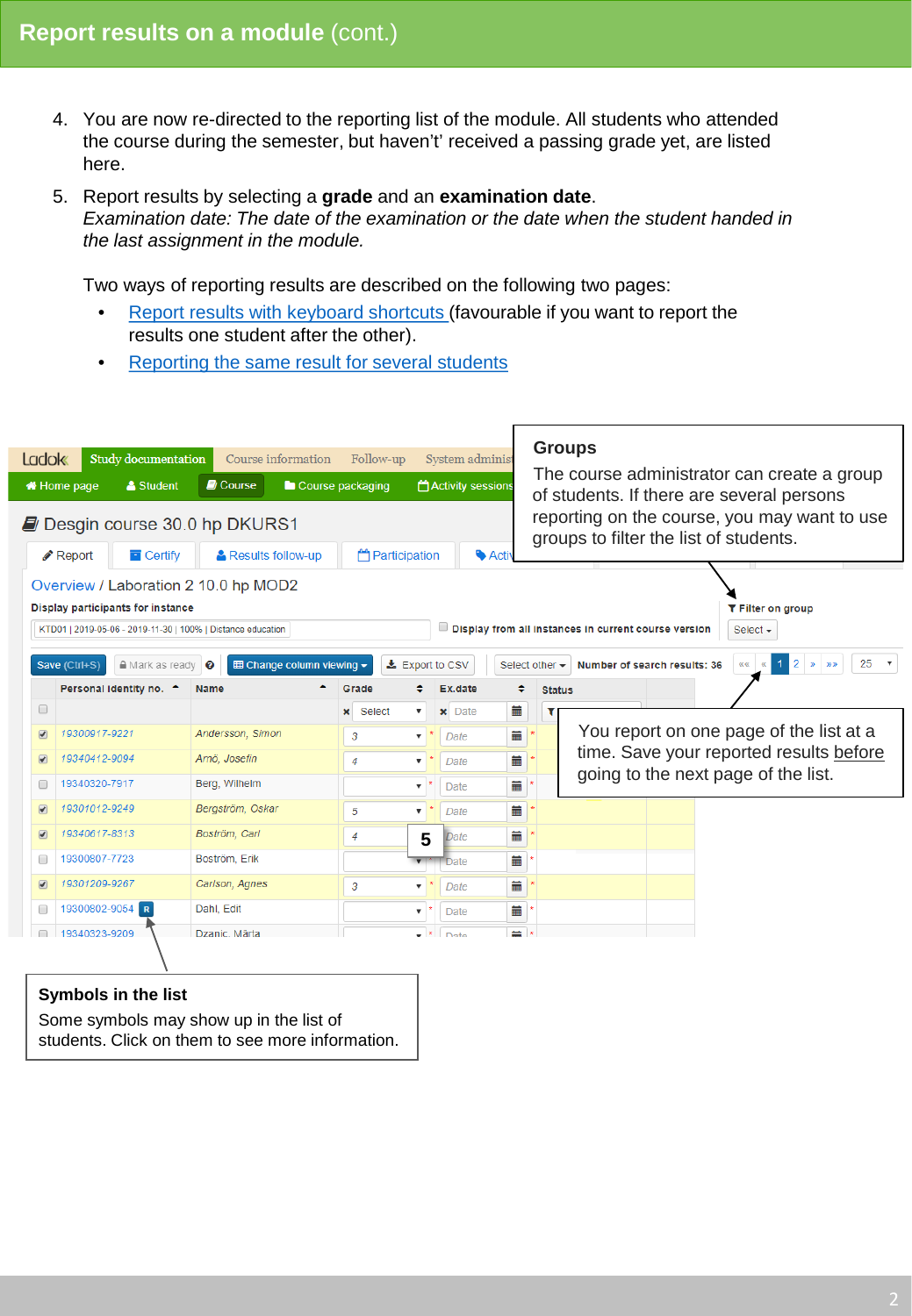## <span id="page-2-0"></span>**Reporting with keyboard shortcuts**

- **1. Select a grade for the first student** with the computer mouse *Note that the student is automatically marked in the list when a grade has been selected.*
- 2. Move to the next field by using **the tab key** on the keyboard, move until you reach the grade field for the next student.
- 3. Select a grade for the next student by using **the arrow, letter or number keys**.
- **4. Continue with steps 2 and 3** until you have reported all grades.
- 5. Once you have reported the grades: **select an examination date in the menu bar.** All selected students will receive the same examination date.
- **6. Save as draft by clicking Ctrl +S** or click on "Save" with the computer mouse

The results (grade + examination date) are now reported and saved as draft. They are not sent to the examiner, and you can still make changes.

You can leave the web page now to continue later, or if you are finished with the grades: move on straight away and [mark the results as ready](#page-4-0).

|        |                                                                                                                                  | Computer communication 15.0 hp DAT108 |                                  |                                                        |                                                                                                                                                                                                                                     |                                        |             |
|--------|----------------------------------------------------------------------------------------------------------------------------------|---------------------------------------|----------------------------------|--------------------------------------------------------|-------------------------------------------------------------------------------------------------------------------------------------------------------------------------------------------------------------------------------------|----------------------------------------|-------------|
|        | $\triangle$ Report<br>$\blacksquare$ Certify                                                                                     | <b>III</b> Results follow-up          | <b>A</b> Participation           |                                                        | <b>Activity sessions</b>                                                                                                                                                                                                            | Results annotatic                      |             |
|        | Overview / Essay 10.0 hp 170B<br>Display participants for instance<br>MIFRI   2017-08-28 - 2018-01-14   -1%   Distance education |                                       |                                  |                                                        |                                                                                                                                                                                                                                     | $\Box$ Display from all ins            |             |
|        | T Filter on group<br>Select $\sim$<br>6<br>Save (Ctrl+S)                                                                         | $A$ ark as ready $\bigcirc$           | <b>囲 Change column viewing ▼</b> | <b>±</b> Export to CSV                                 | Select other -                                                                                                                                                                                                                      |                                        | Display con |
|        | Personal identity no.                                                                                                            | <b>Name</b>                           | ▴<br>Grade                       | ٠<br>Ex.date                                           | ٠<br><b>Status</b>                                                                                                                                                                                                                  |                                        |             |
| $\Box$ |                                                                                                                                  |                                       | Select<br>$\mathbf{x}$           | <b>Date</b><br>$\overline{\mathbf{v}}$<br>$\mathbf{x}$ | 5<br>im and the second that the second term in the second term in the second term in the second term in the second term in the second term in the second term in the second term in the second term in the second term in the secon | Filter by status $\blacktriangleright$ |             |
| $\Box$ | 19340412-9094 R                                                                                                                  | Arnö, Josefin                         | 1                                | Date                                                   | 萹                                                                                                                                                                                                                                   |                                        |             |
| □      | 19881224-2397                                                                                                                    | Bahari, Lily                          |                                  | Date                                                   | 萹<br>٠                                                                                                                                                                                                                              |                                        |             |
| □      | 19410206-9046                                                                                                                    | Bergström, Edvin                      | VG                               | Date                                                   | 萹                                                                                                                                                                                                                                   |                                        |             |
| $\Box$ | 10700700.0000                                                                                                                    | Diseleán Millhalm                     | c                                |                                                        |                                                                                                                                                                                                                                     |                                        |             |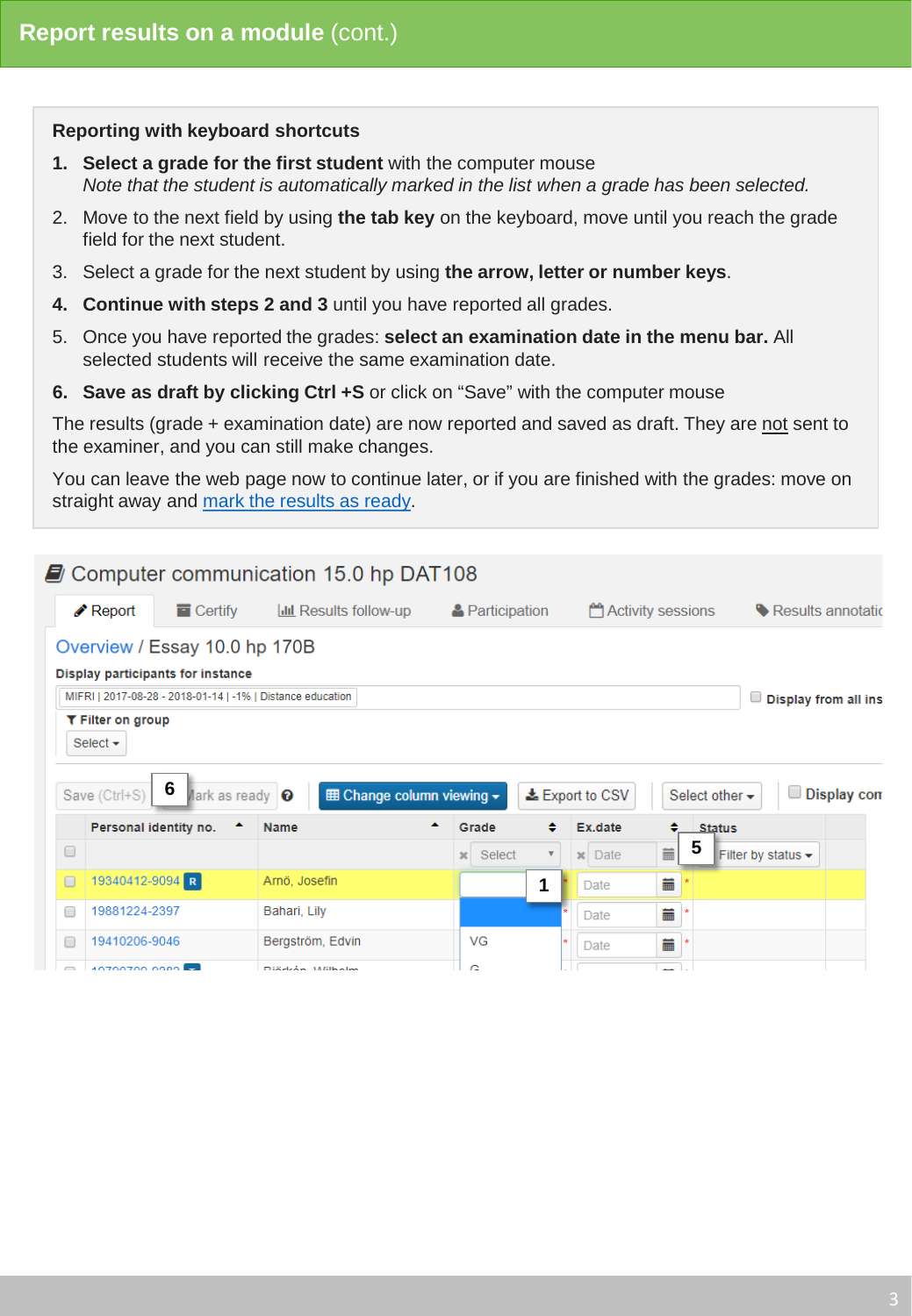#### <span id="page-3-0"></span>**Report the same grade on several students**

- **1. Mark all students who should receive the same grade. You can m**ark all students in the list by clicking the check-box in the menu.
- **2. Select a grade in the menu bar:** all marked students will receive the same grade
- *3. In case a single student should receive another grade: select that grade in the row for the student.*
- **4. Select examination date in the menu bar:** all students will receive the same date.
- *5. In case a single student should have another date: select that date in the row for the student.*
- **6. Save** by clicking "Save" (keyboard shortcut: Ctrl+S)

The results are now reported and saved as "Draft". They are not sent to the examiner, and you can still make changes.

You can leave the web page now to continue later, or if you are finished with the grades: move on straight away and [mark the results as ready](#page-4-0).

|                          | Report                | $\blacksquare$ Certify            | <b>III</b> Results follow-up                               |              | & Participation |                           |             | Activity sessions | Results a                                   |
|--------------------------|-----------------------|-----------------------------------|------------------------------------------------------------|--------------|-----------------|---------------------------|-------------|-------------------|---------------------------------------------|
|                          |                       | Overview / Essay 10.0 hp 170B     |                                                            |              |                 |                           |             |                   |                                             |
|                          |                       | Display participants for instance |                                                            |              |                 |                           |             |                   |                                             |
|                          |                       |                                   | MIFRI   2017-08-28 - 2018-01-14   -1%   Distance education |              |                 |                           |             |                   | Display from                                |
|                          | Save (Ctrl+S)         | 6<br>ark as ready                 | <b>⊞ Change column viewing -</b><br>$\boldsymbol{\Omega}$  |              | LExport to CSV  |                           |             | Select other -    | Display compres                             |
|                          | Personal identity no. |                                   | <b>Name</b>                                                |              | Grade           |                           | Ex.date     |                   | <b>Status</b>                               |
| $\Box$                   |                       |                                   |                                                            | $\mathbf{x}$ | Select          | $\mathbf{2}$              | <b>Date</b> | 萹                 | 4<br>Filter by status $\blacktriangleright$ |
| $\sqrt{2}$               | 19340412-9094 R       |                                   | Arnö, Josefin                                              |              | <b>Select</b>   |                           | Date        | 萹                 |                                             |
| $\overline{\mathcal{F}}$ | 1<br>1224-2397        |                                   | Bahari, Lily                                               |              |                 |                           | Date        | 萹                 |                                             |
| □                        | 19410206-9046         |                                   | Bergström, Edvin                                           |              | VG              |                           | Date        | 葍                 |                                             |
| □                        | 19790709-9282 T       |                                   | Björkén, Wilhelm                                           |              | G               |                           | <b>Date</b> | 萹                 |                                             |
| □                        | 19410606-7699 T       |                                   | Boström, Charlotte                                         |              | U               |                           | <b>Date</b> | 萹                 | $\mathbf \Theta$                            |
| $\overline{\mathcal{F}}$ | 19401223-9101         |                                   | Carlson, Franz                                             |              |                 | ▼                         | Date        | Ä                 |                                             |
| $\overline{\mathcal{F}}$ | 19600527-2809         |                                   | Granström, Charlotte                                       |              |                 | $\overline{\mathbf{v}}$   | Date        | 蘦                 | A                                           |
| ∩                        | 19340408-9249         |                                   | Håkansson, Isabell                                         |              |                 | $\pmb{\mathrm{v}}$        | <b>Date</b> | 萹                 |                                             |
| $\overline{\mathcal{F}}$ | 19500818-2304         |                                   | Kostet, Pontus                                             |              |                 | $\boldsymbol{\mathrm{v}}$ | Date        | 萹                 |                                             |
|                          | 19391003-J636         |                                   | Krich, Eric                                                |              |                 | $\mathbf{v}$ $\mathbf{r}$ | Date        | <b>盖</b> *        |                                             |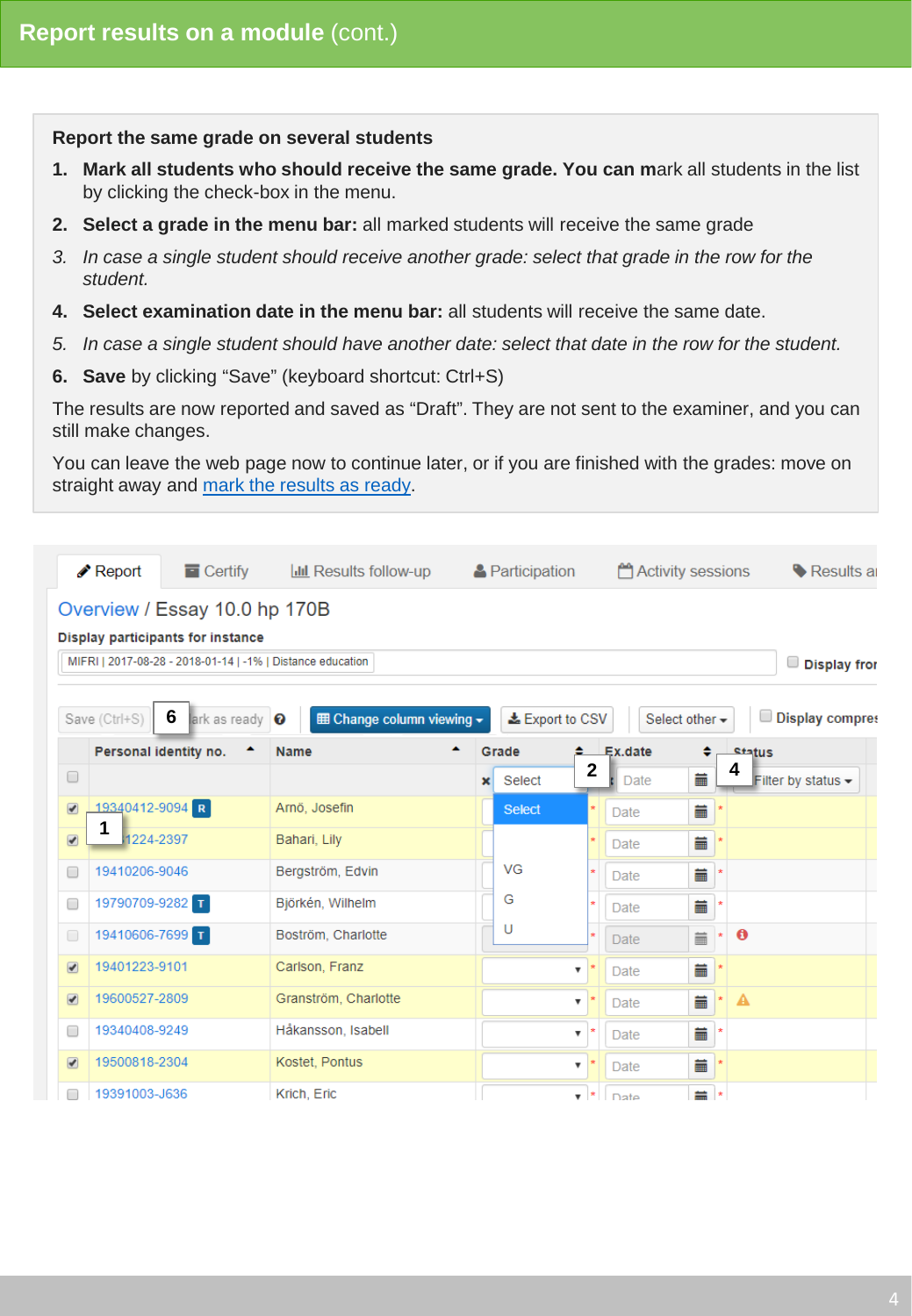<span id="page-4-0"></span>**7. Mark the students** whose results should be marked as ready

**Mark as ready** = you are sending the results to the examiner who should certify them. Results marked as ready can only be handled by the examiner.

Results (grade + examination date) must be saved as draft before you mark them as ready.

#### 8. Click on **Mark as ready**

**i**

|                          | $\triangle$ Report | $\blacksquare$ Certify                                     | <b>III</b> Results follow-up                              |              | <b>A</b> Participation    |                        |                     | <b>Activity sessions</b>                 | Results annota            |
|--------------------------|--------------------|------------------------------------------------------------|-----------------------------------------------------------|--------------|---------------------------|------------------------|---------------------|------------------------------------------|---------------------------|
|                          |                    | Overview / Essay 10.0 hp 170B                              |                                                           |              |                           |                        |                     |                                          |                           |
|                          |                    | Display participants for instance                          |                                                           |              |                           |                        |                     |                                          |                           |
|                          |                    | MIFRI   2017-08-28 - 2018-01-14   -1%   Distance education |                                                           |              |                           |                        |                     |                                          | $\Box$ Display from all i |
|                          | Save (Ctrl+S)      | A Mark as ready<br>Personal identity no.                   | 8<br><b>囲 Change column viewing ▼</b><br><b>Name</b><br>▴ | Grade        | Lexport to CSV<br>٠       | Ex.date                | Select other -<br>٠ | <b>Status</b>                            | Display compressed mode   |
| $\Box$                   |                    |                                                            |                                                           | $\mathbf{x}$ | Select<br>▼               | Date<br>$\pmb{\times}$ | 萹                   | T Filter by status $\blacktriangleright$ |                           |
| $\sqrt{2}$               | 192302             |                                                            | Andersson, Sofia                                          | G            | ▼                         | 2018-01-14             | 萹                   | $\bigcap$ Draft                          | Select $\sim$             |
| $\overline{\mathcal{L}}$ |                    | 412-9094 R                                                 | Arnö, Josefin                                             | G            | $\overline{\mathbf{v}}$   | 2018-01-14             | 萹                   | $\bigcap$ Draft                          | Select $\sim$             |
| □                        | 19881224-2397      |                                                            | Bahari, Lily                                              |              | $\boldsymbol{\mathrm{v}}$ | Date                   | 萹                   |                                          |                           |
| $\overline{\mathcal{L}}$ | 19410206-9046      |                                                            | Bergström, Edvin                                          | G            | ▼                         | 2018-01-14             | 蘦                   | $\bigcap$ Draft                          | Select $\sim$             |

- 9. In the dialogue box:
	- Select which teacher graded the results
	- **Select an examiner** to notify that they need to certify the results. *You can only select examiners who has the right in Ladok to certify the results.*

## 10. Click **Mark as ready and notify**

The results are now marked as ready, and are waiting to be handled by the examiner. You can no longer change the results. If needed later on, you can notify the results to an examiner again.

The result is made official and available to the student when it is certified by the examiner.

## Mark as ready and notify to examiner and certifier

| Marked as ready by | Allsmäktig, Eva                               |
|--------------------|-----------------------------------------------|
| Graded by teacher  | Allsmäktig, Eva (eva@ladok3.ladok.<br>9<br>в  |
| <b>Notify</b>      | ★ Examiner, Doris (doris@ladok3.ladok.umu.se) |
|                    | 10<br>Mark as ready and notify                |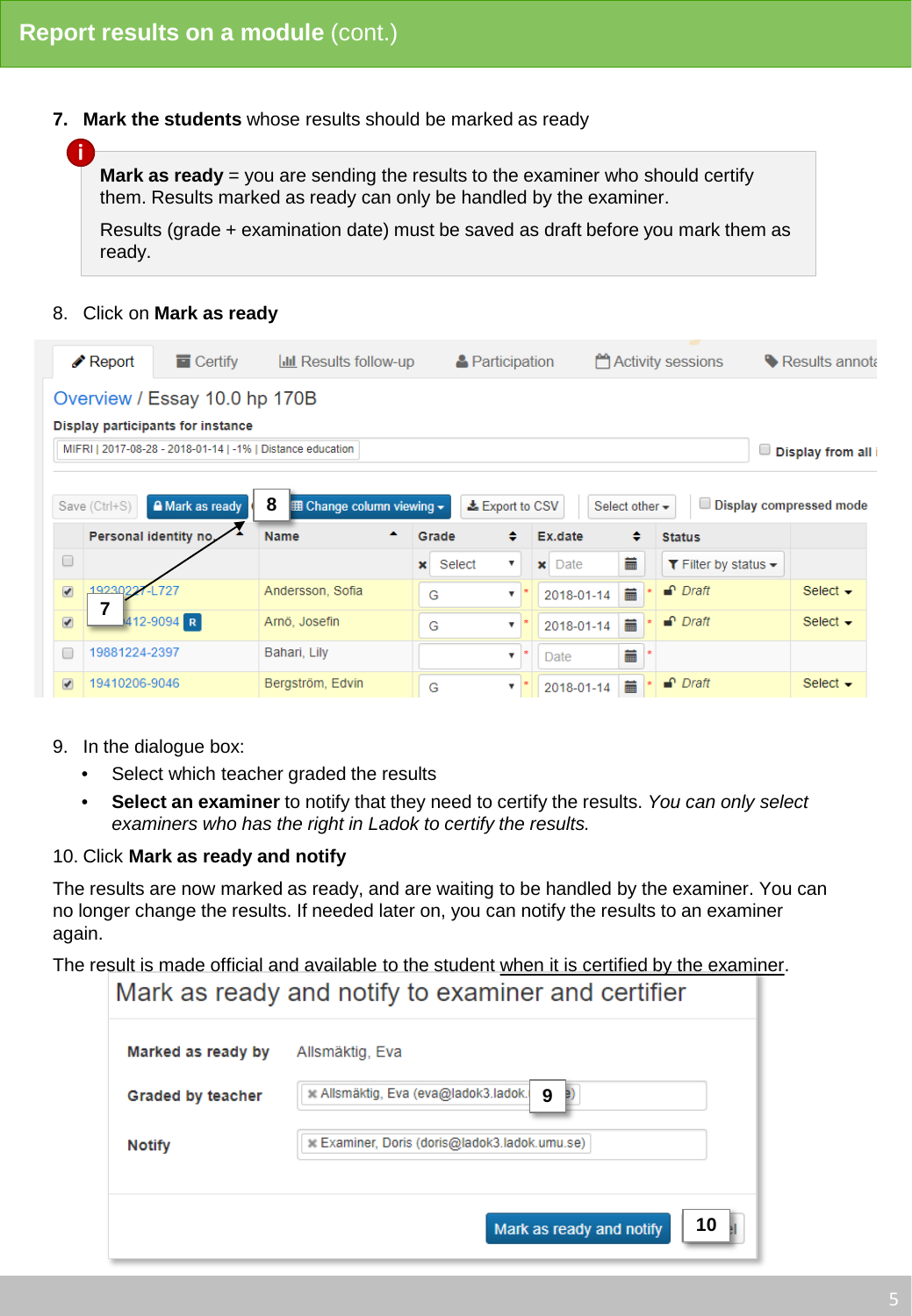A course result can be reported when a student has received a **passing grade**  on **all mandatory modules**, and the results have been **certified**.

## **How to:**

<span id="page-5-0"></span>**i**

- 1. Log in to Ladok and select the tab **Report results**
- **2. Click on the course** you're going to report results for
- 3. On the right side of the home page: **click on "Report results" in the row "Results on course"**

| <b>Ladok</b><br>Study documentation<br>Course information<br>Follow-up<br>System administration                                                                      |                                                                                                                              |
|----------------------------------------------------------------------------------------------------------------------------------------------------------------------|------------------------------------------------------------------------------------------------------------------------------|
| <b>A</b> Home page<br>& Student<br>Personal identity<br>$\blacksquare$ Course<br>Course cor Q<br>Q                                                                   | Course packaging<br>Activity sessions<br>Reports $\sim$<br>Advanced $\sim$                                                   |
| <b>谷</b> Welco<br>If you need to report results on a course<br>instance from a previous semester, select the<br>Personal identi                                      | Edu. code<br>Inst. code<br><b>Name</b>                                                                                       |
| semester here and then click on the course.<br>Search student                                                                                                        | Search<br>Search course                                                                                                      |
| Report results<br><b>Certify</b><br>A My ongoing cases<br>★ My favourite course instances                                                                            | If there is more than one version<br>of the course, you need to select<br>the correct version here                           |
| $\bigcirc$ Ready for course result 1<br>◉ All courses that/ can report results on<br>VT2020 HT2019 Autumn semester 2020 -<br><b>HT2020</b><br>All organisation units | $x -$                                                                                                                        |
| Examination sessions and other activity sessions<br>You can report and certify directly on for example an examination session here                                   | <b>BKURS7 Social struktur 30.0 hp</b><br>Course instances $2/2$<br>Shortcuts $\blacktriangleright$<br>Ø<br><b>Version: 1</b> |
| BKURS3 Public Finances 30.0 hp                                                                                                                                       | Introduction Social structure 10.0 hp B701<br>Report results<br>s<br>Social structure 20.0 hp B702<br><b>Report results</b>  |
| UM7111 School and Society: Mathematics, Science and Technology 22.5 hp                                                                                               | <b>Results on course</b><br><b>Report results</b><br>З                                                                       |
| 2<br>BKURS7 Social struktur 30.0 hp                                                                                                                                  |                                                                                                                              |
| BKURS6 Social work 30.0 hp                                                                                                                                           |                                                                                                                              |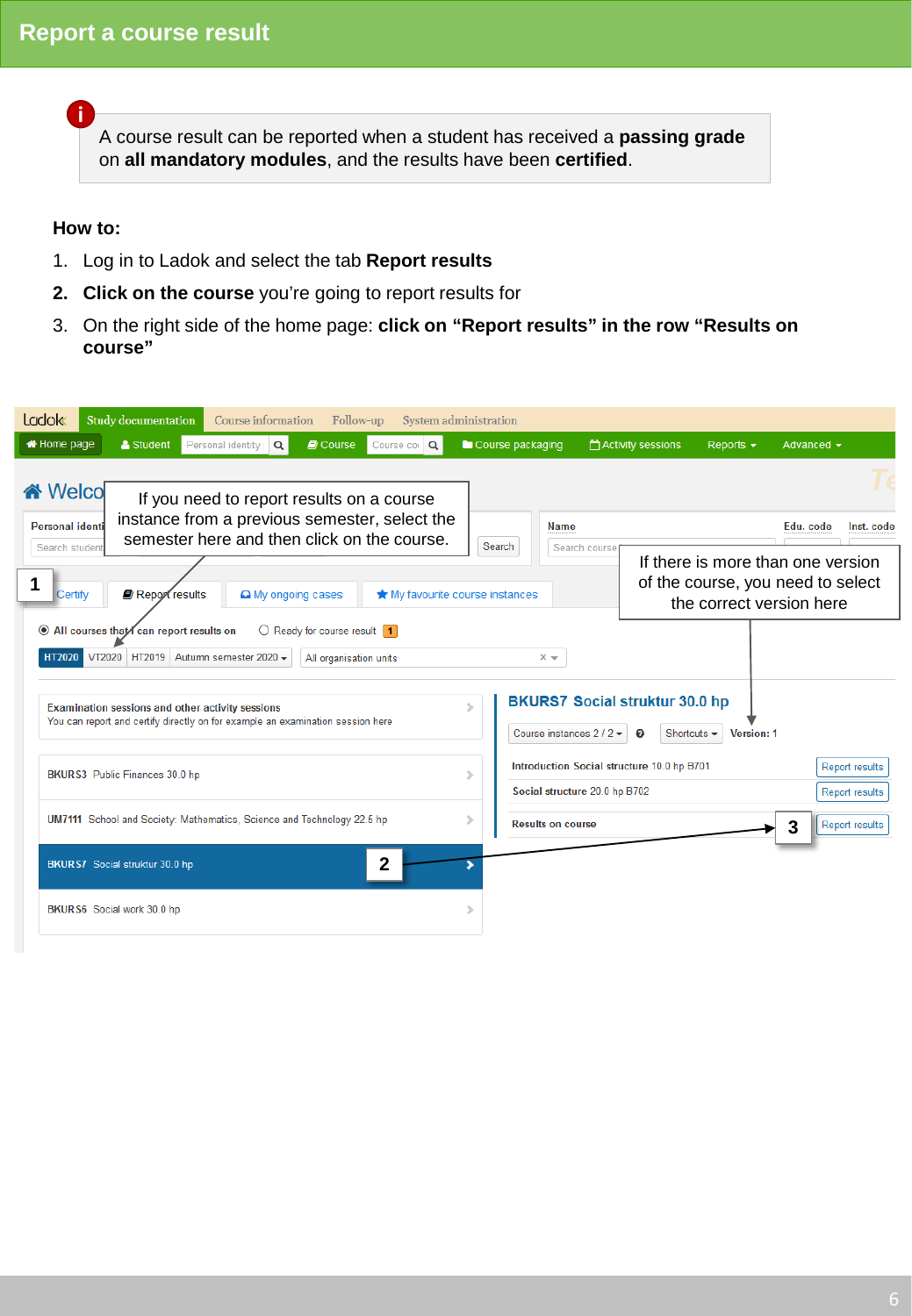- 4. You are now re-directed to the list where you report course results. You can:
	- View the results the students have received on the modules of the course. Select which modules to see by clicking **Show module**
	- View examination points from the modules by check-marking **Show examination points**
- **5. Report a grade and examination date** (the date is automatically set to the same examination date as the last module, but you can change to a later date).
	- You can copy the result of a module to the course grade. Mark the students and click "Select other" → "Copy results to course certificate" **\*.**
- **6. Save** (keyboard shortcut: Ctrl + S)
- **7. Mark the results as ready** and notify the examiner who should certify the results.

|   | Report<br>$\blacksquare$ Certify                                     | <b>III Results follow-up</b>     |                            | <b>A</b> Participation |              | Activity sessions                  |                               | Results annotations | <sup>o</sup> Employee                                      |  |
|---|----------------------------------------------------------------------|----------------------------------|----------------------------|------------------------|--------------|------------------------------------|-------------------------------|---------------------|------------------------------------------------------------|--|
|   | Overview / Computer communication 15.0 hp DAT108                     |                                  |                            |                        |              |                                    |                               |                     |                                                            |  |
|   | Display participants for instance                                    |                                  |                            |                        |              |                                    |                               |                     |                                                            |  |
|   | MIFRI   2017-08-28 - 2018-01-14   -1%   Distance education           |                                  |                            |                        |              |                                    |                               |                     | Display from all instances in current course               |  |
|   | 6                                                                    | 7                                |                            |                        |              |                                    |                               |                     |                                                            |  |
|   | A Mark as ready O<br>Save (Ctrl+S                                    | <b>⊞ Change column viewing -</b> |                            | LExport to CSV         |              | Copy results to course certificate |                               | Select other *      | Show module $(1/T)$ $\star$                                |  |
|   | Personal identity no. ^ Name                                         |                                  | $^{\bullet}$ 170A - 5.0 hp | 170B - 10.0 hp         | Grade        |                                    | Ex.date                       |                     | <b>Status</b>                                              |  |
| 0 |                                                                      |                                  |                            |                        | $\mathbf{x}$ | Select                             | $\vert \mathbf{x} \vert$ Date | 盖                   | $\blacktriangledown$ Filter by status $\blacktriangledown$ |  |
| 0 | 19230227-L727                                                        | Andersson, Sofia                 | G                          | G                      | 0            |                                    | 1018-01-14                    | 萹                   |                                                            |  |
| □ | 19340412-9094                                                        | Arnö, Josefin                    | G                          | G                      | 0            | 5                                  | $1018 - 01 - 14$              | 萹                   |                                                            |  |
|   | 19790808-9274                                                        | Asp, Isabell                     | G                          | VG                     | 0            |                                    | 2018-01-14                    | 萹                   |                                                            |  |
| ∩ | 19300627-8240                                                        | Berg, Jonatan                    | G                          | G                      | $\bf{0}$     | ۷.                                 | 2018-01-14                    | 萹                   |                                                            |  |
| ∩ | 19400405-7032                                                        | Berggren, Johan                  |                            | G                      | $\bf \Theta$ | 7                                  | 2018-01-14                    | 萹                   |                                                            |  |
|   | 1011000000010                                                        | <b>Distances Provide</b>         |                            | $\sim$                 | a.           |                                    |                               |                     |                                                            |  |
|   |                                                                      |                                  |                            |                        |              |                                    |                               |                     |                                                            |  |
|   | "Excluded"                                                           |                                  |                            |                        |              |                                    |                               |                     | The "TG" symbol means that                                 |  |
|   | If a module is marked with "Excluded" it means that the student has  |                                  |                            |                        |              |                                    |                               |                     | the student has received a                                 |  |
|   | received a result on another version of the course (with another set |                                  |                            |                        |              |                                    |                               |                     | crediting on the module.                                   |  |
|   | of modules). You can see the results by:                             |                                  |                            |                        |              |                                    |                               |                     |                                                            |  |
|   | Clicking on the student's personal identity number. You will then    |                                  |                            |                        |              |                                    |                               |                     |                                                            |  |
|   | be re-directed to another page to view the results.                  |                                  |                            |                        |              |                                    |                               |                     |                                                            |  |
|   | Clicking on the "i"-symbol next to the student's grade. The          |                                  |                            |                        |              |                                    |                               |                     |                                                            |  |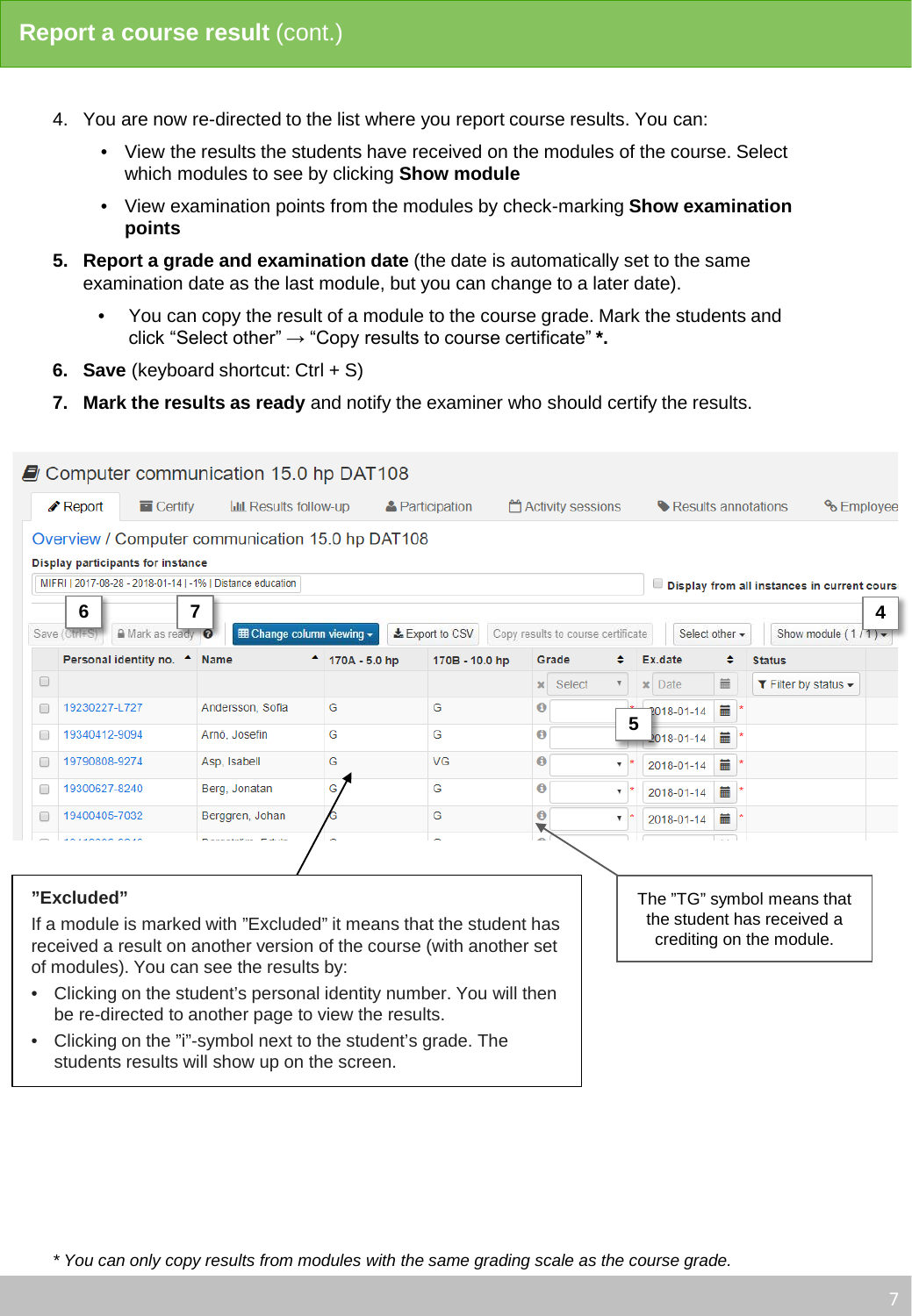## <span id="page-7-0"></span>**i**

### **Results annotations = your notes**

Results annotations is a type of notes that can support your grading in Ladok. The annotations can be reported continuously during the semester, and when it's time to set the grades you will have an easy overview of the students participation on the course.

Results annotations are not mandatory and does not give any credits.

## **Results annotations are shown to…**

Staff working in Ladok can see the results annotations**.**

It is elective to make the annotation visible to the student or not. If the annotation is made visible to the student, the student will see the annotation after the result is certified.

## **Results annotations are handled in two steps**

It is not necessary that the steps are handled by the same person.

- **1. Create the results annotation.** Instructions can be found on [Ladok.se](https://ladok.se/utbildning/utbildningsmaterial/resultat/administrera-resultatrapportering)
- **2. Report on the results annotation**. See instructions on the following pages

### **How to: Report on an results annotation**

- 1. Log in to Ladok and select the tab **Report results**
- **2. Click on the course** that you want to report the annotations for, and then **click on "Report results"** in the row of the module or course

| <b>Ladok</b><br>Study documentation<br>Follow-up<br>Course information<br>System administration       |                                                                                                          |
|-------------------------------------------------------------------------------------------------------|----------------------------------------------------------------------------------------------------------|
| <b>M</b> Home page<br>& Student<br>$\blacksquare$ Course<br>Course cor Q<br>Personal identity $ Q $   | Course packaging<br>Activity sessions<br>Advanced $\sim$<br>Reports $\sim$                               |
| « Welcome Eva Allsmäktig                                                                              |                                                                                                          |
| Personal identity no. Last name<br><b>First name</b><br>Extend with national search<br>Search student | Edu. code<br>Name<br>Inst. code<br>Search<br>Search course instance                                      |
| $\blacksquare$ Certify<br>Report results<br>My ongoing cases<br>★ My favourite course instances       |                                                                                                          |
| All courses that I can report results on<br>$\bigcirc$ Ready for course result $\bigcirc$             |                                                                                                          |
| HT2020 VT2020<br>HT2019 Spring semester 2020 -<br>All organisation units                              | $x -$                                                                                                    |
| BKURS3 Public Finances 30.0 hp                                                                        | <b>BKURS6 Social work 30.0 hp</b><br>⋟<br>Course instances $2/2$<br>Shortcuts $\star$<br>?<br>Version: 1 |
| BKURS6 Social work 30.0 hp                                                                            | ,<br>Introduction social work 10.0 hp M101<br><b>Report results</b>                                      |
|                                                                                                       | Social work organisation 20.0 hp M102<br><b>Report results</b>                                           |
| $\overline{2}$                                                                                        | <b>Results on course</b><br><b>Report results</b>                                                        |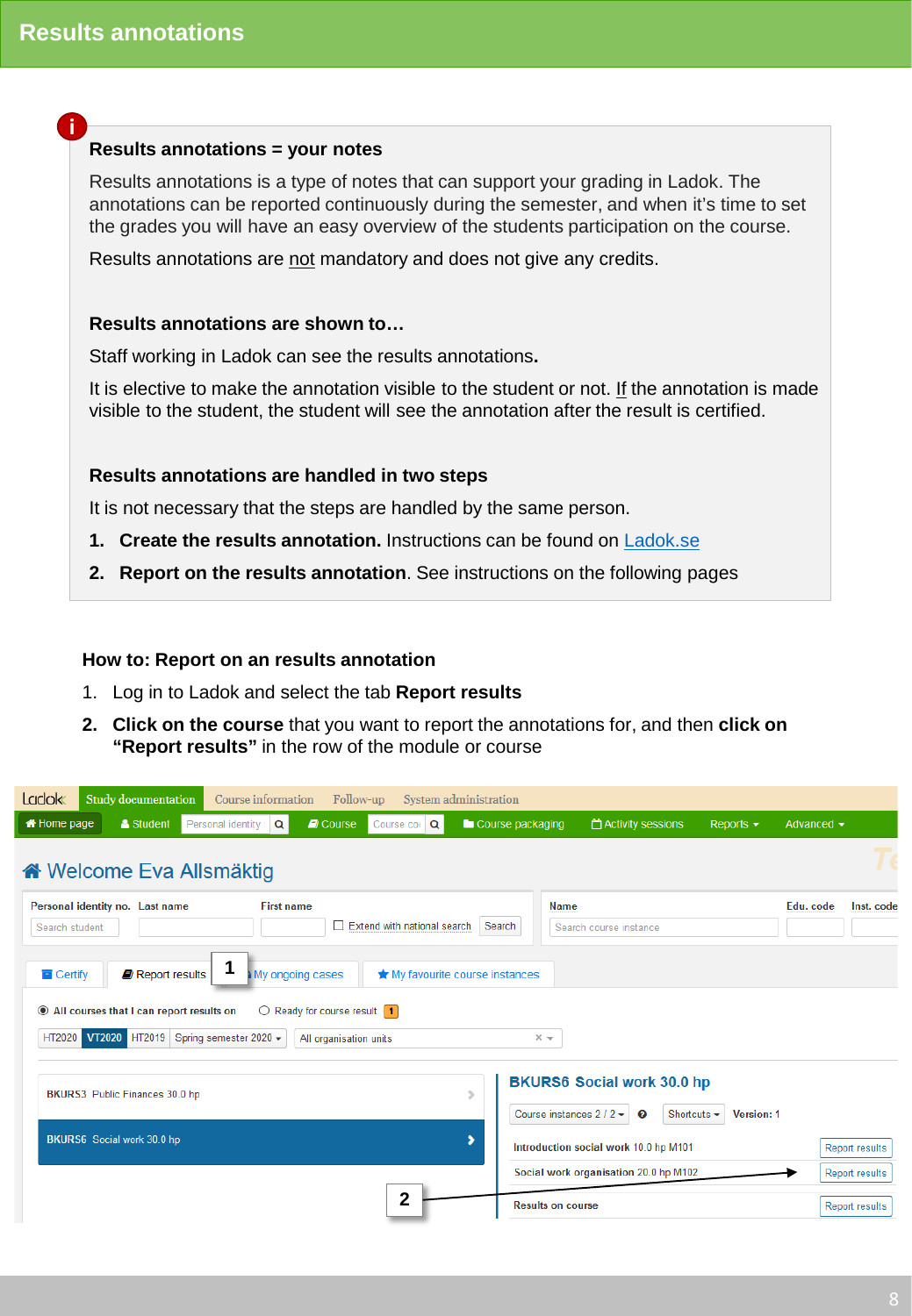3. You are re-directed to the reporting list, and columns for the results annotations are placed between the students name and grade.

## **4. Report a note on the results annotation by:**

- Fill in the annotation in the row of each student or
- Mark several students and fill in the annotation in the menu bar all marked students will then receive the same annotation.

## **5. Save** as draft (keyboard shortcut: Ctrl + S)

The results annotations are saved. When you log in to Ladok at a later date to report the grade and examination date, you will be able to see the annotation and use that as support when grading.



If a student has received a results annotation on the module previously (e.g. if the student received a failing grade, or has been re-registered), you can click on the "R" symbol to see it.